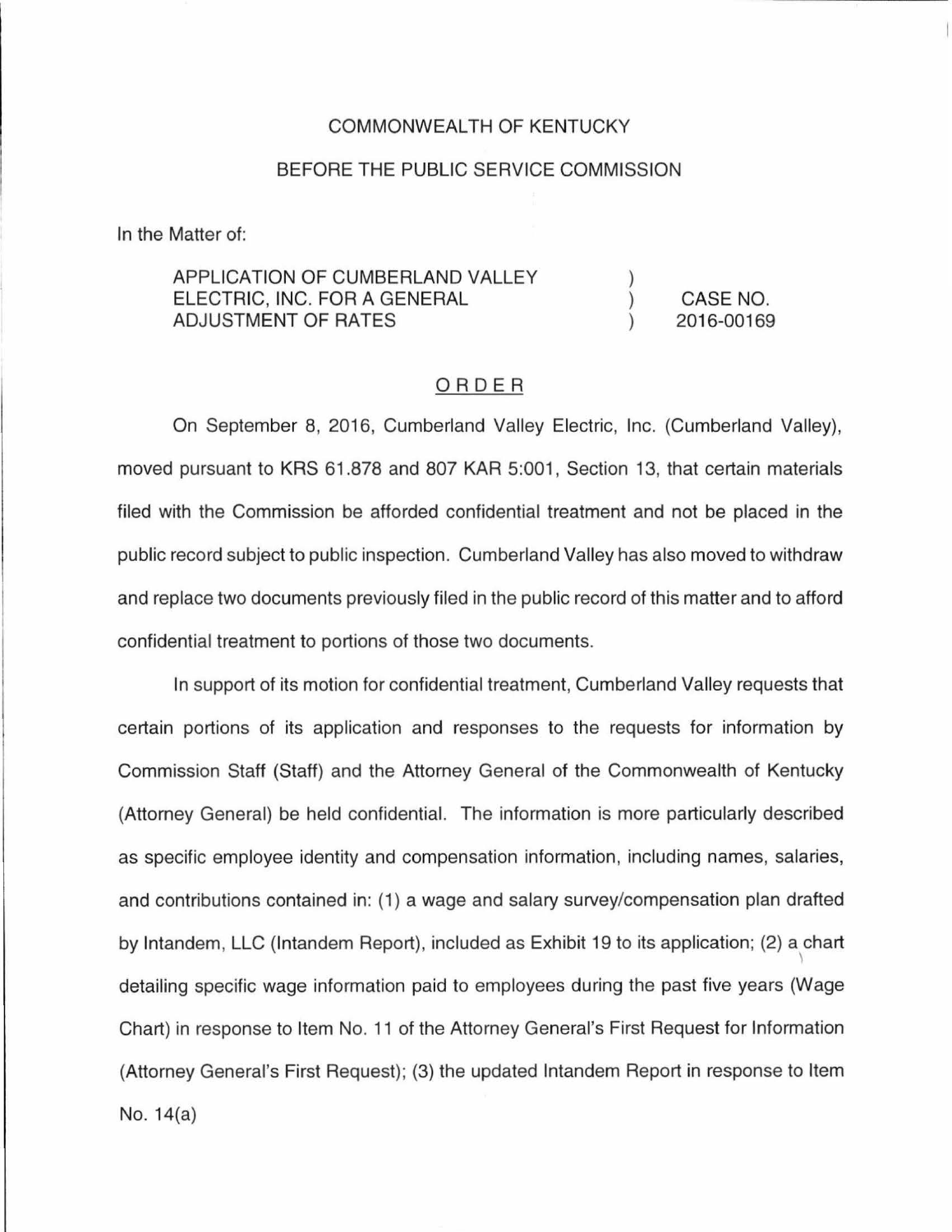of Staff's Third Request for Information (Staff's Third Request); (4) the Excel file in response to Item 31 of Staff's Third Request; (5) Cumberland Valley's response to Item 5 of the Attorney General's Supplemental Request for Information (Attorney General's Supplemental Request); (6) response to Item 9 of the Attorney General's Supplemental Request; and detailed offer/pricing data in bidding documentation for contracts awarded by Cumberland Valley to Five-C Construction in response to Item 31 of the Attorney General's Supplemental Request.

Cumberland Valley has also moved to withdraw and replace the lntandem Report filed as Exhibit 19 to its application and the Wage Chart in response to Item 11 of the Attorney General's First Request. Cumberland Valley requests confidential treatment for these two documents, to immediately remove the unredacted versions from the public record, and to replace the same with redacted versions.

Cumberland Valley states that the information for which it seeks confidential treatment contains materials that if publicly disclosed would likely result in competitive injury to Cumberland Valley, and that disclosure of employee information would result in an unwarranted invasion of privacy as described in KRS 61 .878(a). Therefore, Cumberland Valley claims the materials are generally recognized as confidential and exempt from public disclosure pursuant to KRS 61.878(1)(c) and 807 KAR 5:001, Section 13. Cumberland Valley requests that these materials remain confidential for ten years.

Having carefully considered Cumberland Valley's motions and the material at issue, the Commission finds that: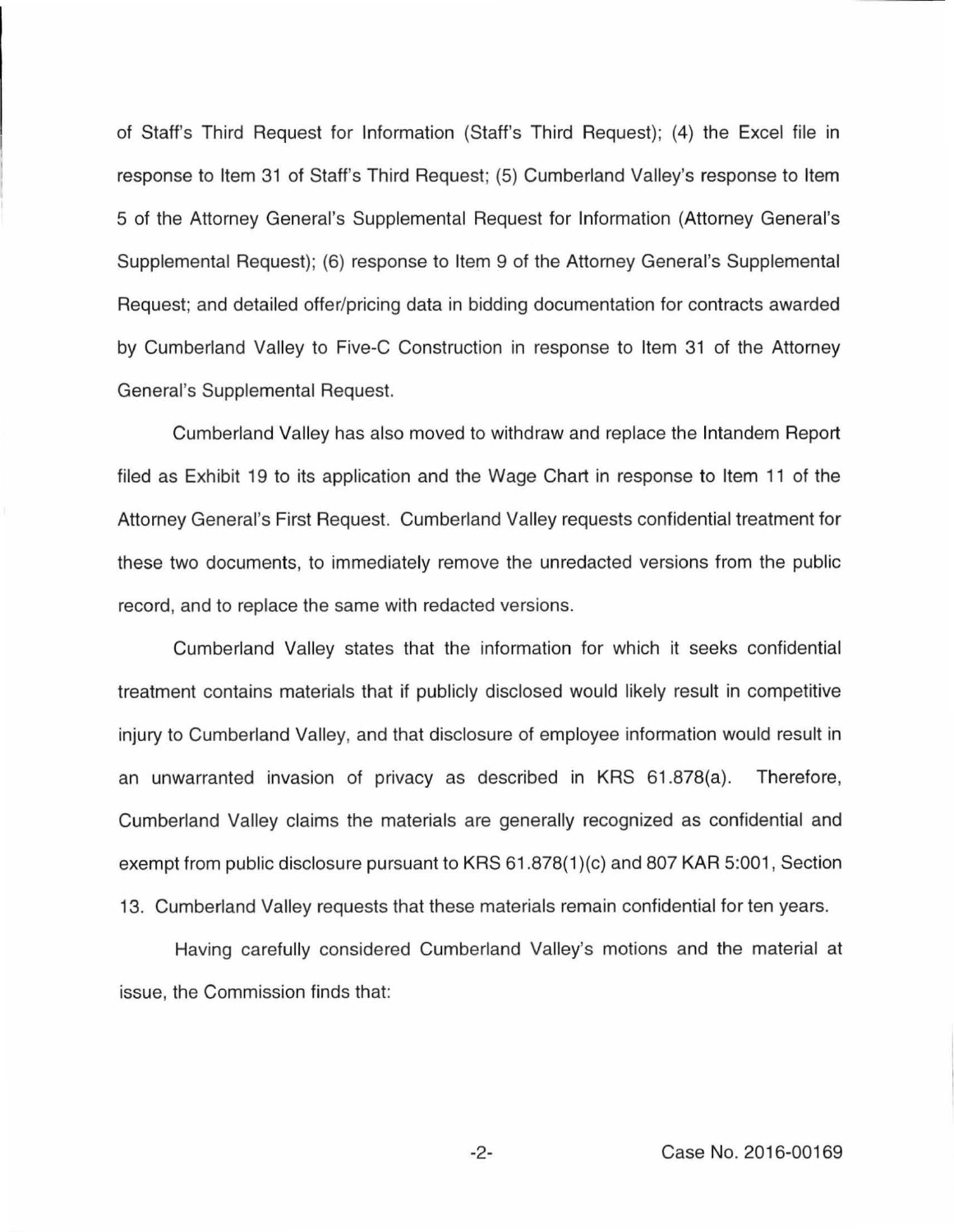1. The materials previously filed into the record and contained in Cumberland Valley's lntandem Report filed as Exhibit 19 to its application and the Wage Chart in response to Item 11 of the Attorney General's First Request have been withdrawn from the record and replaced with redacted versions as supplied by Cumberland Valley.

2. The materials contained in Cumberland Valley's lntandem Report filed as Exhibit 19 to its application; Wage Chart filed in response to Item 11 of the Attorney General's First Request; and responses to the Staff's First Request; Attorney General's First Request, and Staff's Third Request as outlined above, meet the criteria for confidential protection as set forth in KRS 61.878(1)(c) and 807 KAR 5:001, Section 13, with the exception of executive officer compensation information. The Commission has previously held that because executive officer salaries are included as an expense in base rate calculations and such salary information is not entitled to confidential protection.

IT IS THEREFORE ORDERED that:

1. Cumberland Valley's Motion to Withdraw and Replace Documents is hereby granted.

2. Cumberland Valley's Motion for Confidential Treatment is granted in part and denied in part.

3. Pursuant to KRS 61.878, except for executive officer compensation information, the information for which Cumberland Valley requests confidential protection shall not be placed in the public record or made available for inspection for ten years, or until further Order of the Commission.

-3- Case No. 2016-00169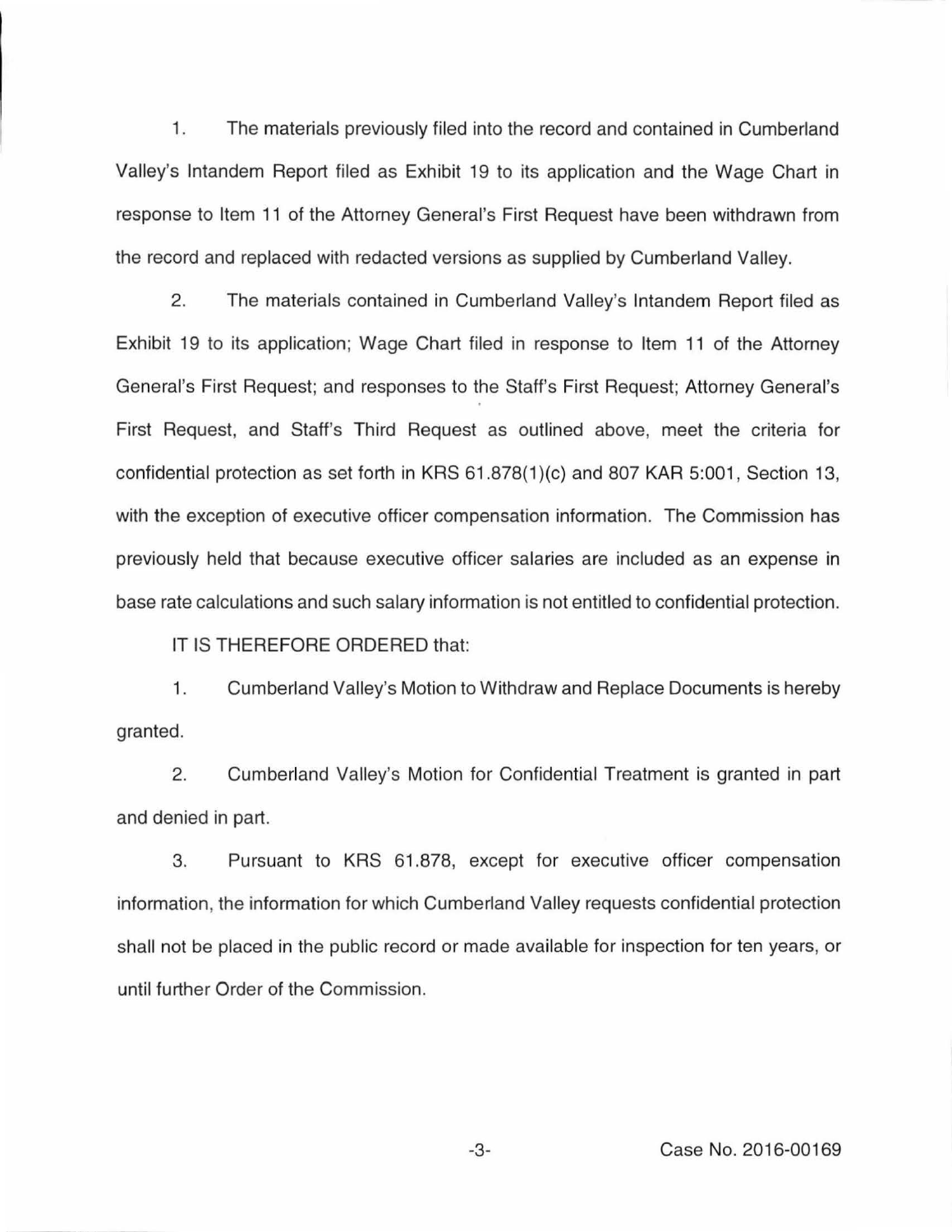4. The executive officer compensation information for which Cumberland Valley requests confidential protection does not fall within the scope of KRS 61.878, and, therefore, is denied confidential protection.

5. Within 14 days of the date of this Order, Cumberland Valley shall file a revised Application and Responses reflecting as unredacted the information which has been denied confidential treatment in accordance with ordering paragraphs 2 and 3.

6. Use of the materials deemed confidential in any Commission proceeding shall be in compliance with 807 KAR 5:001, Section 13(9).

7. Cumberland Valley shall inform the Commission if the materials deemed confidential become publicly available or no longer qualify for confidential treatment.

8. If a non-party to this proceeding requests to inspect materials granted confidential treatment by this Order, Cumberland Valley shall have 30 days from receipt of written notice of the request to demonstrate that the materials still fall within the exclusions from disclosure requirements established in KRS 61.878. If Cumberland Valley is unable to make such demonstration, the requested materials shall be made available for inspection.

9. The Commission shall not make the requested materials available for inspection for 30 days following an Order finding that the materials no longer qualify for confidential treatment in order to allow Cumberland Valley to seek a remedy afforded by law.

-4- Case No. 2016-00169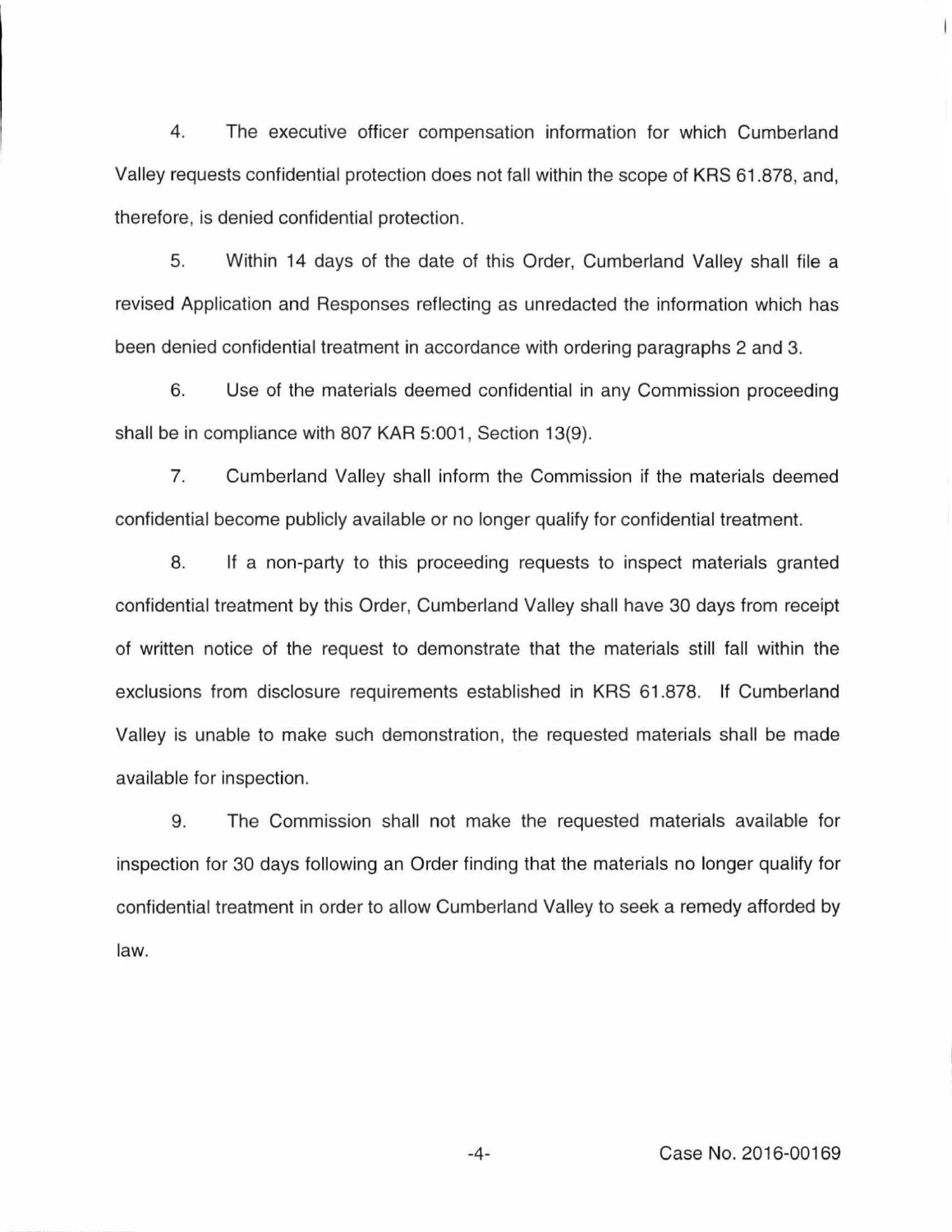By the Commission



ATTEST: **OR Executive Director** 

Case No. 2016-00169